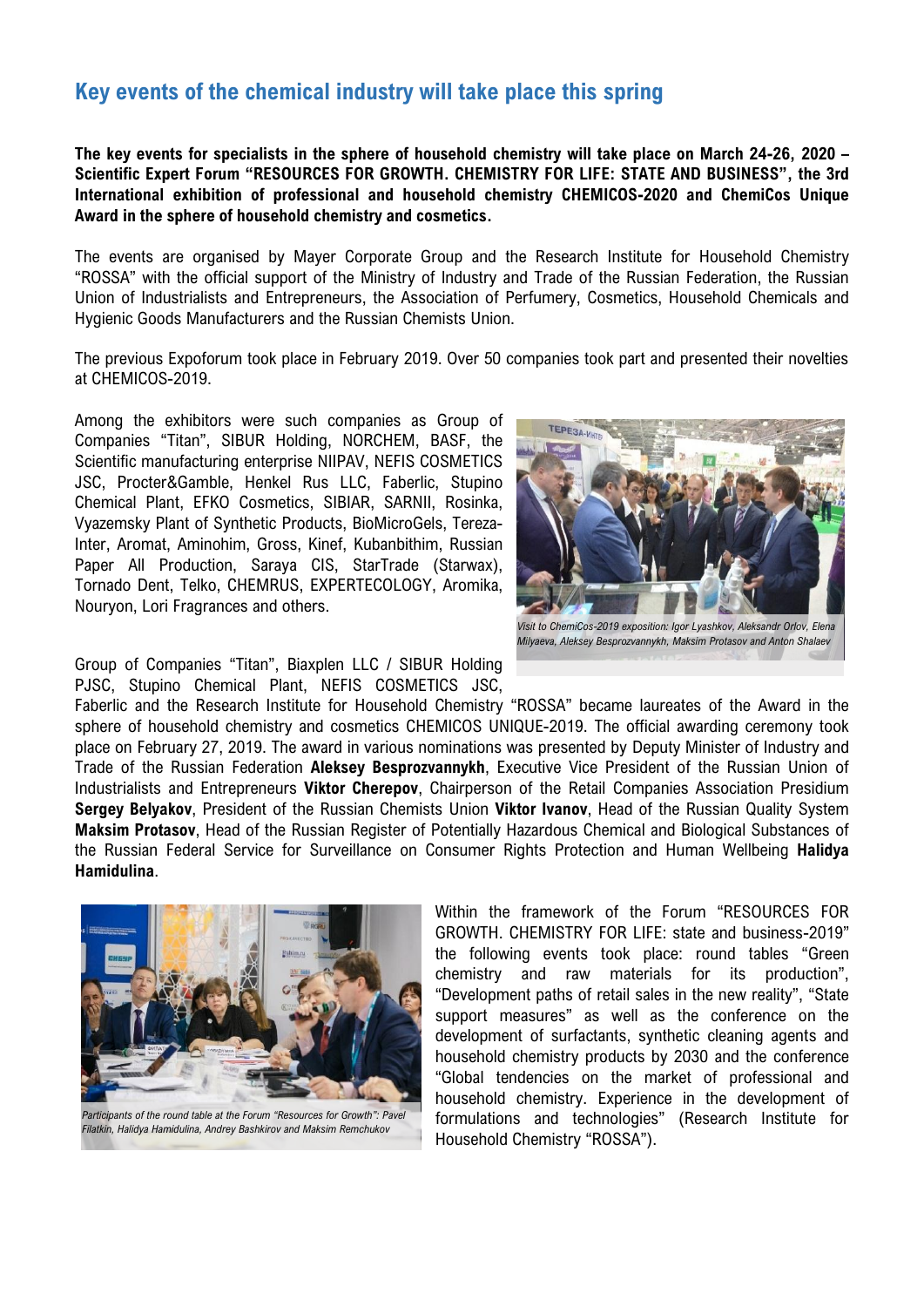





## **What's new at Expoforum 2020**

- Panel discussion "Next generation chemical manufactures: waste recycling (secondary raw materials) and sustainable use of resources"
- Visiting session of the Federation Council temporary commission on legislative support for the development of technical and technological base of the agro-industrial sector of the Russian Federation (in the format of a conference)
- Digitalization and information security
- Overview of changes in legislation for export-oriented manufactures of the chemical industry (household chemistry products, synthetic cleaning agents, cosmetics, personal care products)
- Identification labelling of household chemistry products
- Development of requirements and definitions for sustainable household chemistry products
- Awarding ceremony for winners of the award in the sphere of household chemistry and cosmetics [CHEMICOS UNIQUE-2020](https://chemicosunique.ru/)
- International Academic and Research Conference of the Research Institute for Household Chemistry "ROSSA"
- [Purchasing](http://chemicos.ru/exhibition/tsentr-zakupok-setej.html) Centre for Retail Chains<sup>™</sup> personal negotiations about supplies, purchases and orders for contract manufacturing between chain retailers and manufacturers

# **DOWNLOAD THE FULL PROGRAMME**

### Register for the Forum

Participation in **ChemiCos-2020** is the quickest way to the shelves of retail chains. Products of the exhibitors will be presented to buyers and retailers from Russia, Europe and Asia. Among companies to take part in the spring exposition are Arnest, BioMicroGels, В&В, "August" Inc., Grass, La Mamma, Lanix M, SARNII, NORCHEM, Rosinka, Ruskhimset JSC, PERFUMER INTERNATIONAL RUS, Stupino Chemical Plant, Tikkurila, Evi Cosmetic, Poisk, Aromika, Korea Miracle People Corporation Co. Ltd, EFKO Cosmetics, Vesna, DRC Group, Gem Group, Research and Production Company PermHimProduct, Medlinpharm, BerlinR13Rus, WM Ingredients, CHEMRUS, Greenfield Rus, Novosibirsky Plant of Household Chemistry, UniQ Cosmetic LLC and others.



**Brands of the spring exposition:** Azelit, BABY SOAP, BerlinR13, EVI Professional, FurmiKim, GraSS, La mamma, Lafitel, LaMiso, MaroChip, Mein Kleines, Milana, myTowel, Norang, PERFUMER, Rossinka, SayYes, Traum Herrin, Laska, MAGIYA TSVETOV, Mechta Profline, Mechta, MOSKILL, RUS CHISTAYA ZABOTA, TRADITSIONNOYE, FRESH.

Participants of **ChemiCos-2020** have new unique opportunities to ensure efficient work at the exhibition:

1. Guaranteed contacts with Russian retail chains at the Purchasing Centre for Retail Chains™ for manufacturers and distributors of household chemistry and personal care products. 30 retail and pharmacy chains are invited. Organisers: Imperia Forum and Mayer Corporate Group.